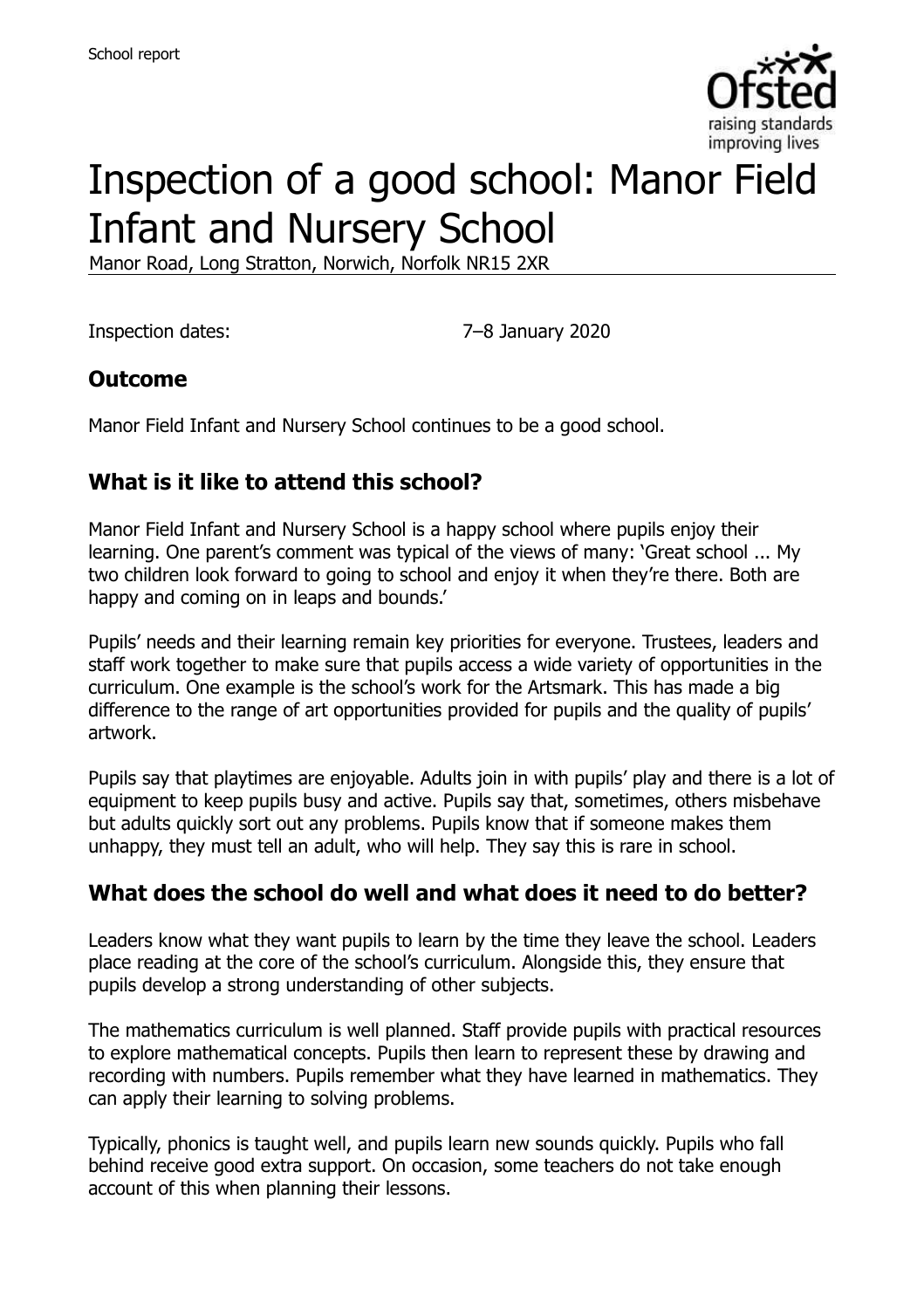

Pupils enjoy reading and listening to the many stories read to them. They are keen to read at home. Some home-reading books do not allow pupils to practise the precise sounds they are learning at school.

Staff use a 'core' story or book as the springboard for learning in other subjects. Leaders have identified the specific knowledge and vocabulary that pupils need to learn in each subject. For example, in religious education, leaders have identified that pupils need to understand what a parable is and the creation stories for major world religions.

Staff have high expectations of pupils' behaviour. From the early years onwards, staff remind pupils to listen to adults and each other and to help each other. Pupils in all classes enjoy working together, in pairs and groups. At playtimes, pupils play together sensibly. Pupils who have difficulty managing their behaviour are supported well. This includes pupils in the inclusion class and the specialist resource base (SRB). Learning is rarely disrupted by poor behaviour.

Disadvantaged pupils and pupils with special educational needs and/or disabilities (SEND) access the curriculum well. Sometimes, staff do not help pupils with SEND to develop independence when tackling tasks. Some pupils receive too much adult support so become reluctant to work independently when they are able to do so.

Leaders provide lots of extra-curricular opportunities. These include sports, arts, community and outdoor pursuits. Leaders make sure these activities have recognised benefits for pupils. Pupils perform concerts to promote confidence. They take part in community events to develop their sense of citizenship. Pupils work with artists and authors to raise their aspirations.

Since the previous inspection, leaders and the academy trust have managed the changes to leadership at the school very successfully. Leaders and the trust provide training for staff and share skills across the trust. Leaders are mindful of staff workload. They ensure that the work staff do directly benefits pupils. All staff, trustees and governors are fully committed to inclusion and welcome pupils with a range of different needs. They ensure that Manor Field Infant and Nursery School is a welcoming place where pupils make good progress.

### **Safeguarding**

The arrangements for safeguarding are effective.

Safeguarding is effective. Checks on staff are carried out appropriately. Leaders ensure that staff know what to look for that may mean a child is at risk of harm. They provide regular training and check that this is effective. Leaders work with external agencies tenaciously. Staff complete records of concerns about pupils and leaders follow these up. Staff know about issues that may affect the school community, such as county lines and domestic violence. They are vigilant for any indicators that children may be affected by these issues.

Pupils say that they feel safe in school. Pupils learn about safety in different contexts. For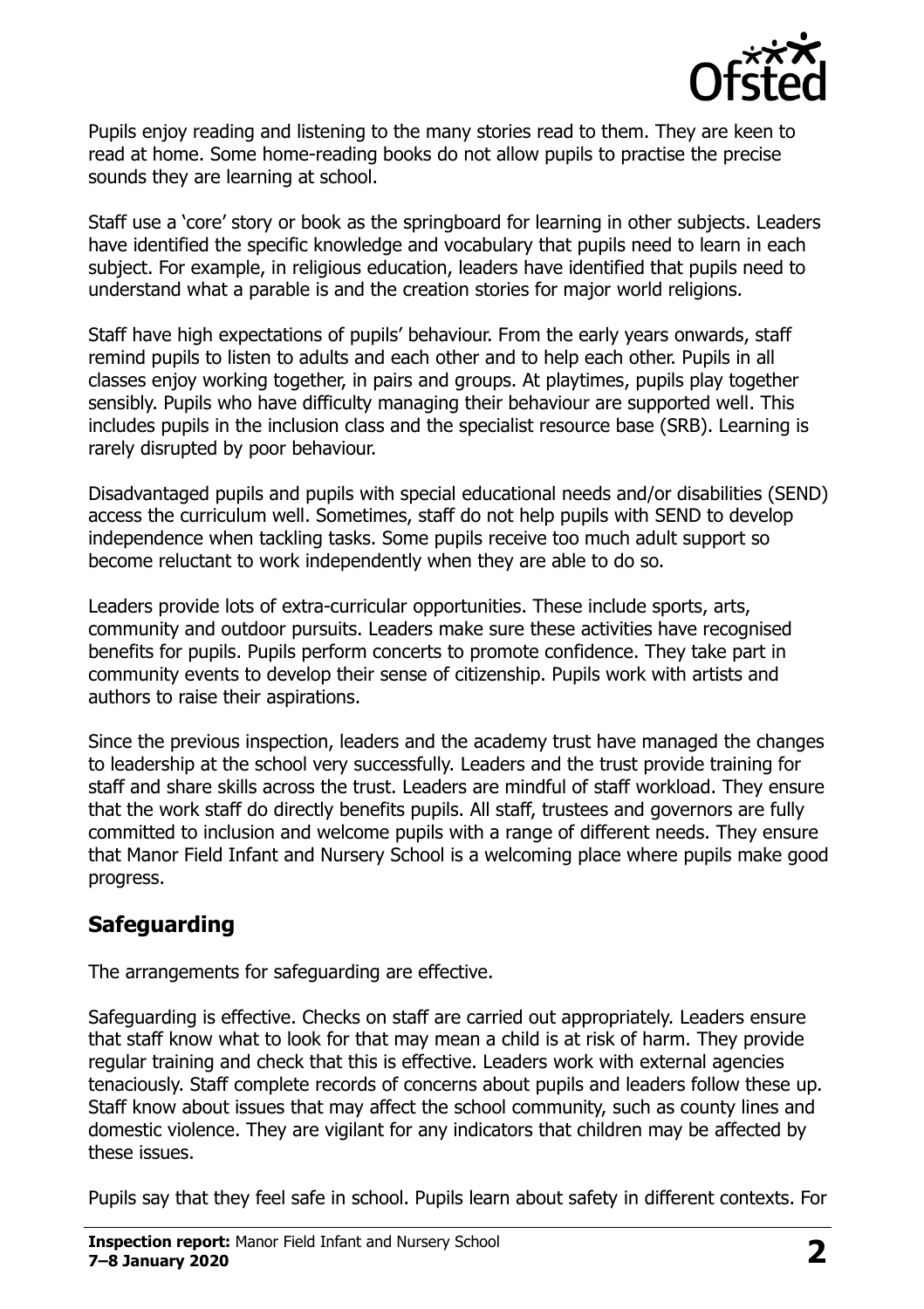

example, they learn about road safety, online safety and safe touches.

# **What does the school need to do to improve?**

# **(Information for the school and appropriate authority)**

- Some pupils do not have enough opportunities to practise their phonic sounds when reading at home. Consequently, the opportunities for developing reading skills are not maximised. Leaders have purchased additional decodable books. Leaders should ensure that pupils regularly take home these books and that parents and carers understand how to use these books at home.
- The additional support provided in school to help pupils catch up in reading is not having as much impact as it should do. Class teachers do not take account of what pupils need to reinforce this support when planning their phonics sessions.
- Occasionally, pupils with SEND are not given enough opportunities to develop their independence. Leaders need to ensure that staff provide resources and support which help pupils with SEND to become more confident when working without an adult.

### **Background**

When we have judged a school to be good we will then normally go into the school about once every four years to confirm that the school remains good. This is called a section 8 inspection of a good school or non-exempt outstanding school. We do not give graded judgements on a section 8 inspection. However, if we find some evidence that the school could now be better than good or that standards may be declining, then the next inspection will be a section 5 inspection. Usually this is within one to two years of the date of the section 8 inspection. If we have serious concerns about safeguarding, behaviour or the quality of education, we will convert the section 8 inspection to a section 5 inspection immediately.

This is the second section 8 inspection since we judged the predecessor school, Manor Field Infant and Nursery School, to be good in December 2016.

### **How can I feed back my views?**

You can use [Ofsted Parent View](https://parentview.ofsted.gov.uk/) to give Ofsted your opinion on your child's school, or to find out what other parents and carers think. We use Ofsted Parent View information when deciding which schools to inspect, when to inspect them and as part of their inspection.

The Department for Education has further quidance on how to complain about a school.

If you are the school and you are not happy with the inspection or the report, you can [complain to Ofsted.](https://www.gov.uk/complain-ofsted-report)

# **Further information**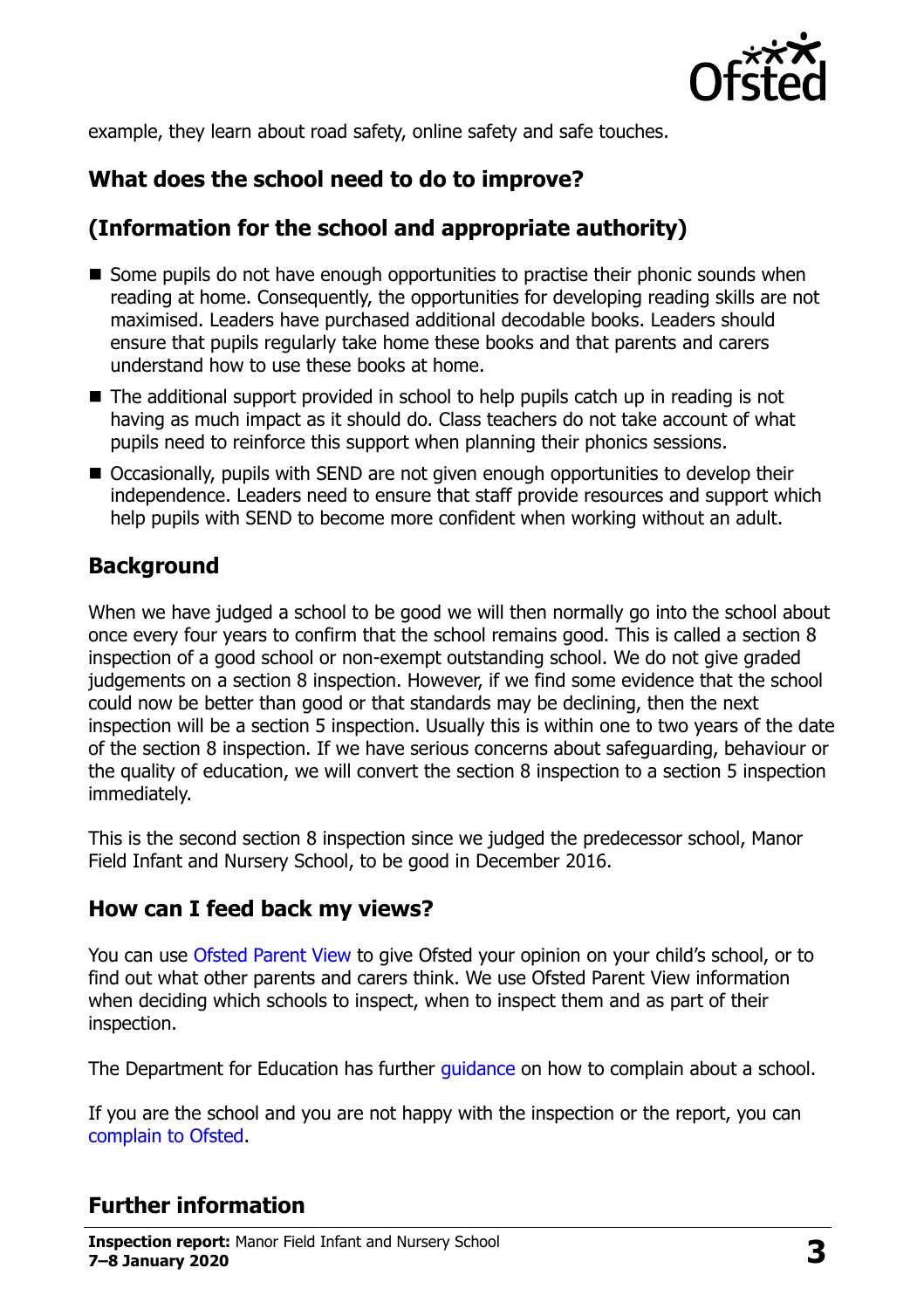

You can search for [published performance information](http://www.compare-school-performance.service.gov.uk/) about the school.

In the report, '[disadvantaged pupils](http://www.gov.uk/guidance/pupil-premium-information-for-schools-and-alternative-provision-settings)' refers to those pupils who attract government pupil premium funding: pupils claiming free school meals at any point in the last six years and pupils in care or who left care through adoption or another formal route.

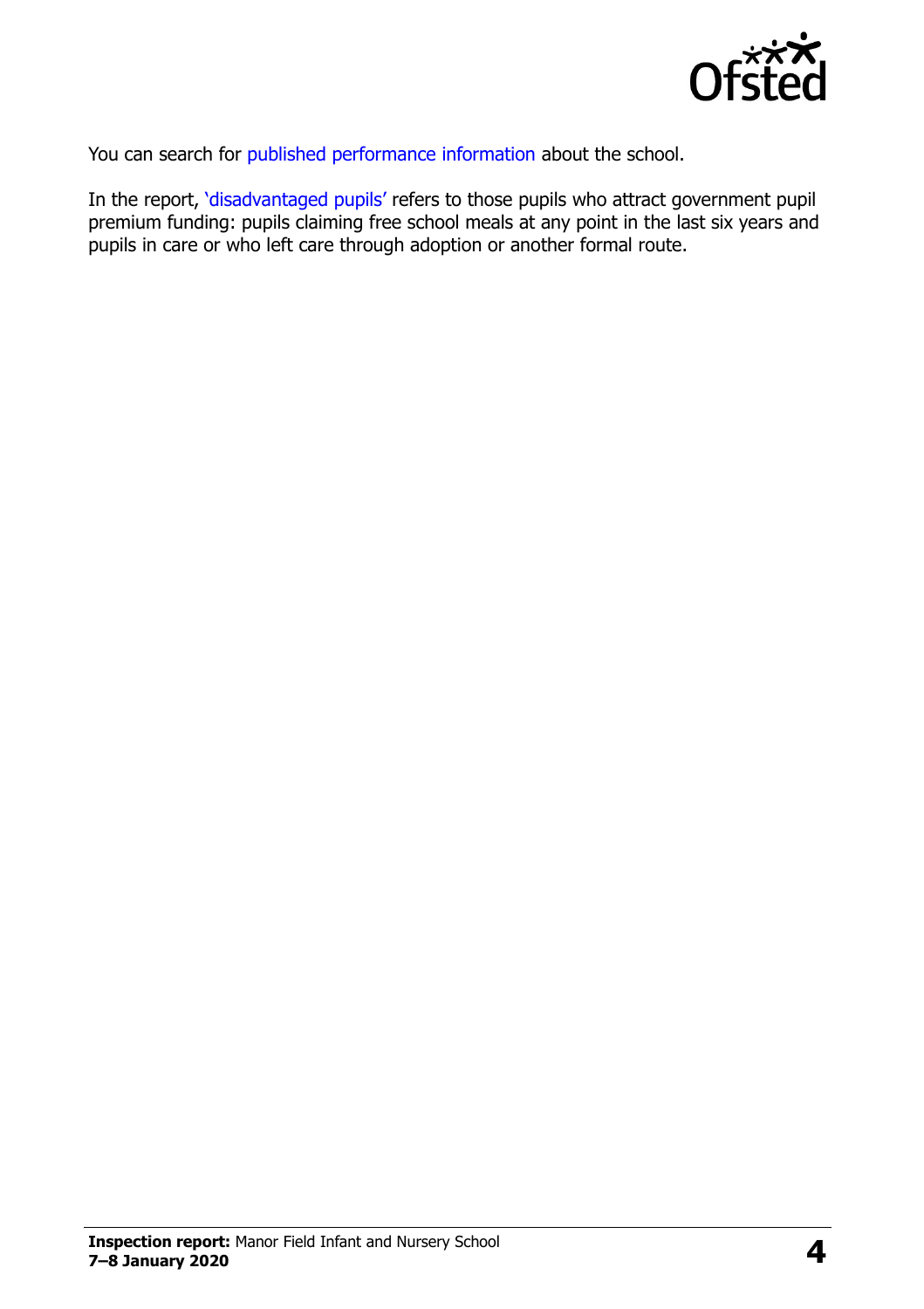

#### **School details**

| Unique reference number             | 143990                                |
|-------------------------------------|---------------------------------------|
| <b>Local authority</b>              | <b>Norfolk</b>                        |
| <b>Inspection number</b>            | 10121411                              |
| <b>Type of school</b>               | Infant                                |
| <b>School category</b>              | Academy converter                     |
| Age range of pupils                 | $3$ to $7$                            |
| <b>Gender of pupils</b>             | Mixed                                 |
| Number of pupils on the school roll | 182                                   |
| <b>Appropriate authority</b>        | Board of trustees                     |
| <b>Chair of trust</b>               | David Jessup                          |
| <b>Headteacher</b>                  | Diane Bainbridge (acting headteacher) |
| Website                             | www.manorfield.corvuseducation.com    |
| Date of previous inspection         | Not previously inspected              |

### **Information about this school**

- Manor Field Infant and Nursery School converted to become an academy in March 2017. When its predecessor school, Manor Field Infant and Nursery School, was last inspected by Ofsted, it was judged to be good overall. The school is now part of Corvus Education Multi Academy Trust. This comprises three primary schools.
- The school includes a specialist resource base (SRB) for up to 10 pupils. These pupils attend for four days a week and spend the fifth day at their home school.
- The current acting headteacher has been in post since May 2019.

### **Information about this inspection**

- I met with the acting headteacher, the trust executive headteacher, senior leaders, curriculum leaders, the chair of trustees and two members of the local governing body. I spoke with some class teachers and a range of pupils about the school.
- I scrutinised pupil records and files relating to safeguarding, staff recruitment, and training relating to safeguarding. I scrutinised a range of other school documents, including the school's self-evaluation and school improvement plan.
- I carried out deep dives in reading, mathematics and art. This entailed visiting classes, looking at pupils' work, speaking with the headteacher and subject leaders and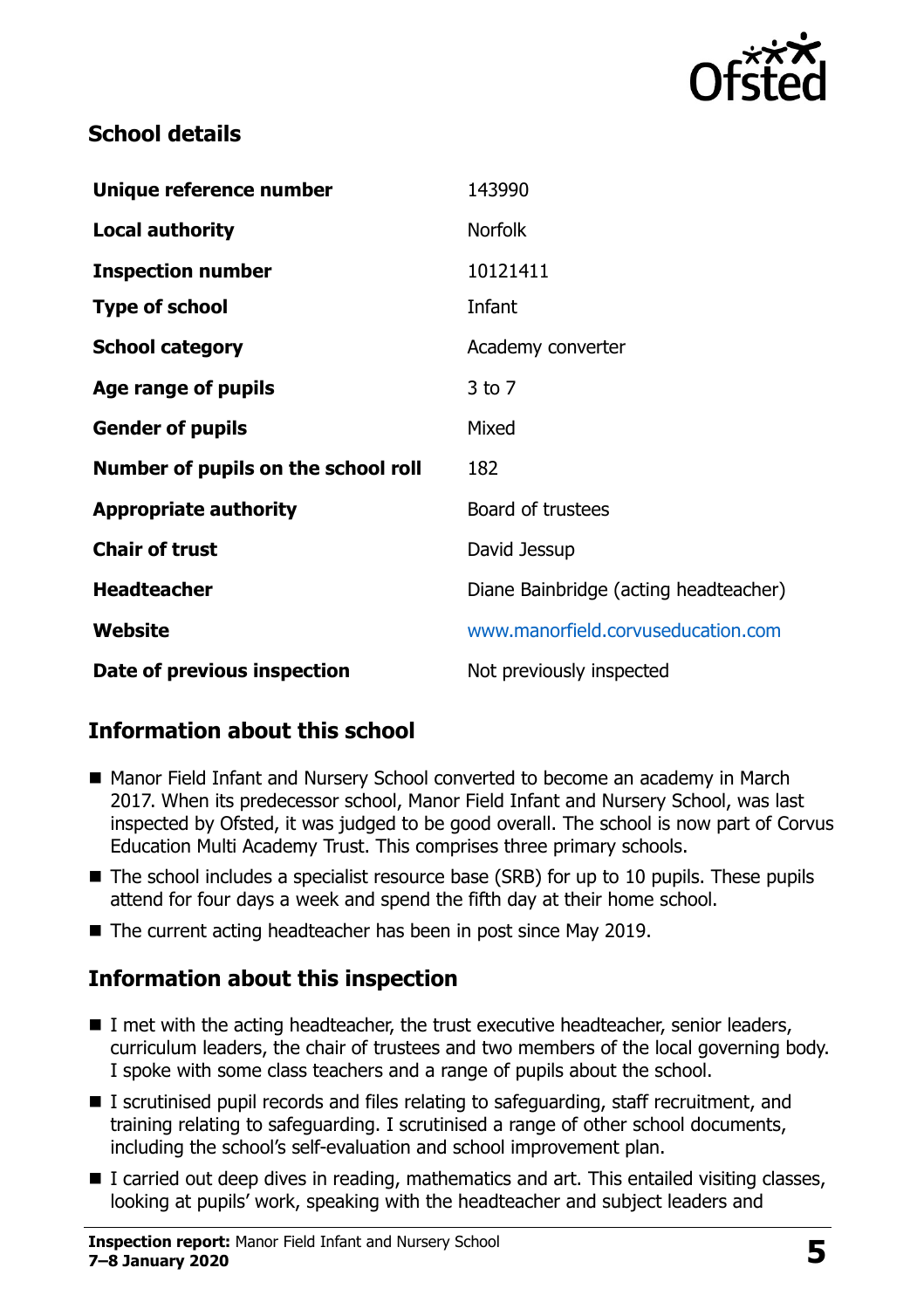

speaking with pupils about their learning. For reading, I also observed a member of staff reading with some pupils.

■ I took account of the 35 responses to Ofsted's online questionnaire, Parent View.

#### **Inspection team**

Maria Curry, lead inspector **Her Majesty's Inspector**